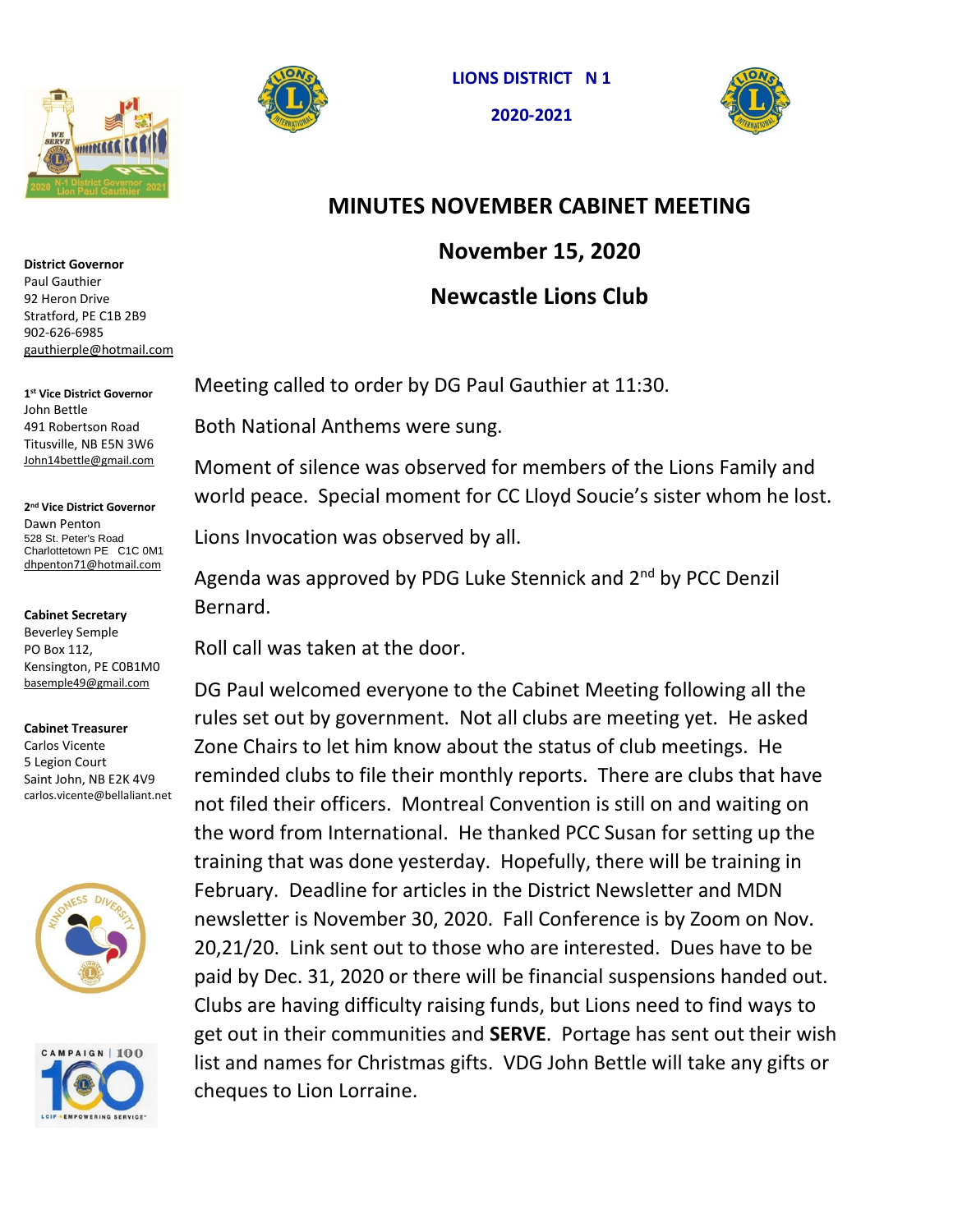Introduction of head table and recognition of all Lions.

Host President of Newcastle Lions Club, Lion John Bracken addressed the meeting. He welcomed all and thanked them for abiding by the rules. DG Paul presented Newcastle Lions with a hospitality book certificate for hosting the cabinet meeting. Peace Posters will be judged at lunch and winner will be sent to CC Lloyd. International had sent out 100 ways to serve and CS sent these out to clubs. DG Paul reported that the new club in Mount Stewart is operating in their community. Also, a new club, Pokeshaw Blackrock, is set to go as of tonight.

**Report from 1st VDG John Bettle**. Attached with minutes.

**Report from 2nd VDG Dawn-Penton**—6 Zone Chairs were present at Zone Meeting this morning. The clubs in these zones are in contact with the clubs in their zone. She reminded clubs to contact any club before visiting. It was suggested that ZCs be trained in My Lion and My LCI so they are available to help secretaries.

PCC Lion Brennan Beaumont reported for the **PDGA meeting**. Some items brought up to help the DG are:

1/ Increase membership with new club which we now have 2.

2/ To keep working with Portage

3/ To work on retention by using PDGs to work in their areas to be helpful to clubs

4/ Recommendation from PDGA for DG to investigate purchasing a banner for the District to be displayed at District functions. Also, clubs could start bringing their club banners and stand for display at cabinet meeting and convention. This will bring pride for Lions by displaying their banners.

**CS Report**: Thank you everyone for signing in. It is not our normal procedure, but it is the COVID-19 way. The sheet is also used by Newcastle Club for tracing purposes. Roll call summary is 20 clubs present with 47 members plus 2 on zoom. Special mention that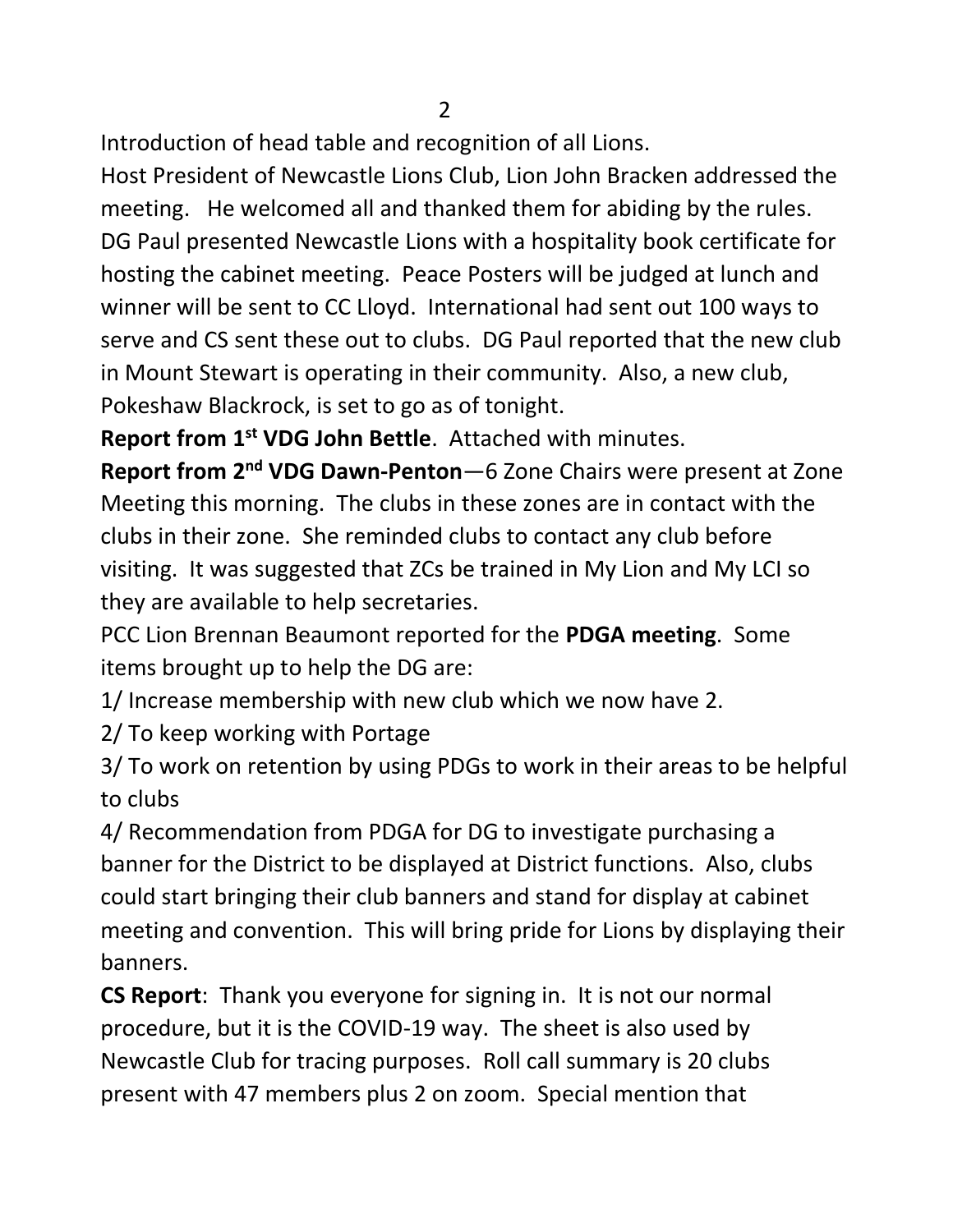Douglastown Lions Club has 8 of their 11 members here with 3 more to be inducted. They are growing and applauded.

Communication is very important. All secretaries are required to take information to the club. Members are not getting information passed on. Directory correction: St. Eleanor's Lions Club secretary, Lion George Lecky's email is [georgelecky41@gmail.com.](mailto:georgelecky41@gmail.com)

Lions Services for Children & Youth, Lion Susan Stennick's email is [susan.stennick709@gmail.com.](mailto:susan.stennick709@gmail.com)

If your club has not received your directories, contact PCC Paul Cousins who has a record of where they are. Most of them were given to the ZC. Minutes of the previous cabinet meeting in Nashwaaksis were emailed out and available here. Were there any errors or omissions? Hearing none, moved by CS Bev that the minutes be adopted. 2<sup>nd</sup> by PCC Paul Cousins. Motion carried.

DG Paul presented Lion Ed Evans with a hospitality convention book certificate for Nashwaaksis hosting the September Cabinet Meeting. Attached with the minutes is the email addresses for the District Newsletter as well as the MD Newsletter.

DG Paul presented the new members in Douglastown Lions Club with his pin.

PCC Denzil Bernard reminded Lions to bring pop tabs to any cabinet meeting. There was information out there in some clubs that we had stopped collecting and that is not so.

**CT Report**: Report has been available for discussion. An extra cost for directories as the ones to US clubs had to be mailed and the cost was added to the directory expense. Dues are due when invoiced. Moved by CT Carlos and 2<sup>nd</sup> by Lion Ed Evans to accept the financial report as presented. Motion carried.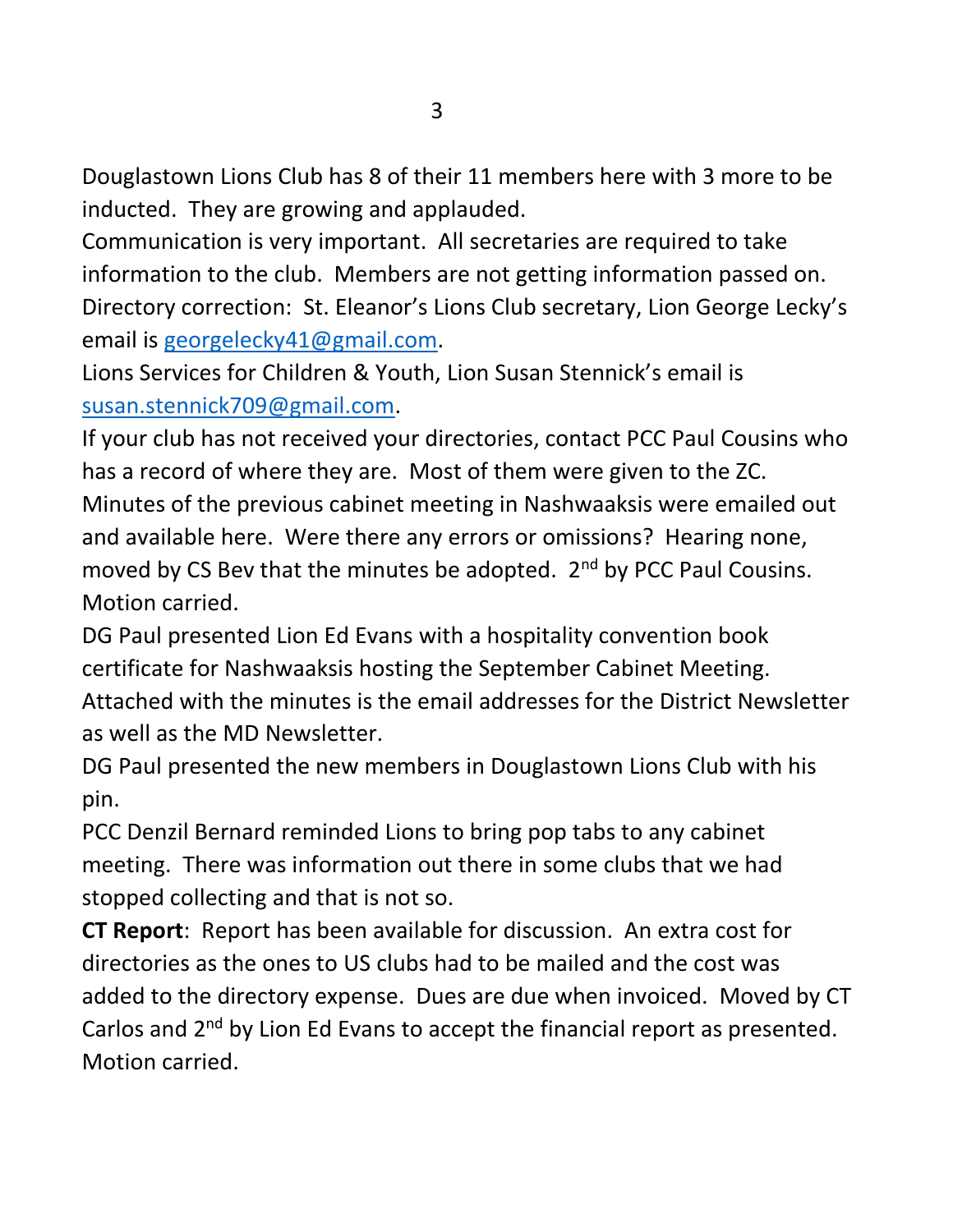Information has been sent out about District Awards for 2019-20. Deadline for applying is December 31, 2020. Please review the list of awards and think about distinguished service award, humanitarian award and most improved club. Awards banquet is set for February in Saint John, NB. **Reports:**

**GMT** Lion Ed Evans has report attached. He said that clubs need to get back to service. Communities need us. Members need to be active. Continue to invite one to go to your club to see what you do. This will continue our legacy.

**GST** PCC Paul Cousins has report attached. If clubs need help, do not be afraid to ask for help.

**GLT** PCC Susan Sangster thanked the Lions that attended the training yesterday. There was fun and comradery in the evening as well. There will be a couple of special topics presented at the District Convention. She would be interested in any ideas that anyone has for her to work on. Any zone that would like one topic in their zone she would be happy to present.

**Portage** Lists have been sent out along with the wish list that the facility needs. If your club has a gift, it must be at Portage prior to Dec. 13, 2020, as it must be isolated for 24 hours before handed out. If you need assistance getting it to Portage, contact DG Paul or  $1<sup>st</sup>$  VDG John.

It will be an in-house Christmas this year.

**LCIF** PDG Luke has report attached. Every dollar matters.

**Celebration 2020** PCC Bev Semple reported that we are celebrating 100 years of service across Canada. There are folders available to report your service activity. There is time. Reporting continues to June 30,2021. 3rd VP Patti Hill is looking for any service activities from Canadian Lions. I have submitted activities from Kensington Lions Club as well as from the District for the tree planting. It may come out in the Lions Magazine so watch for it. We were recognized by our Canadian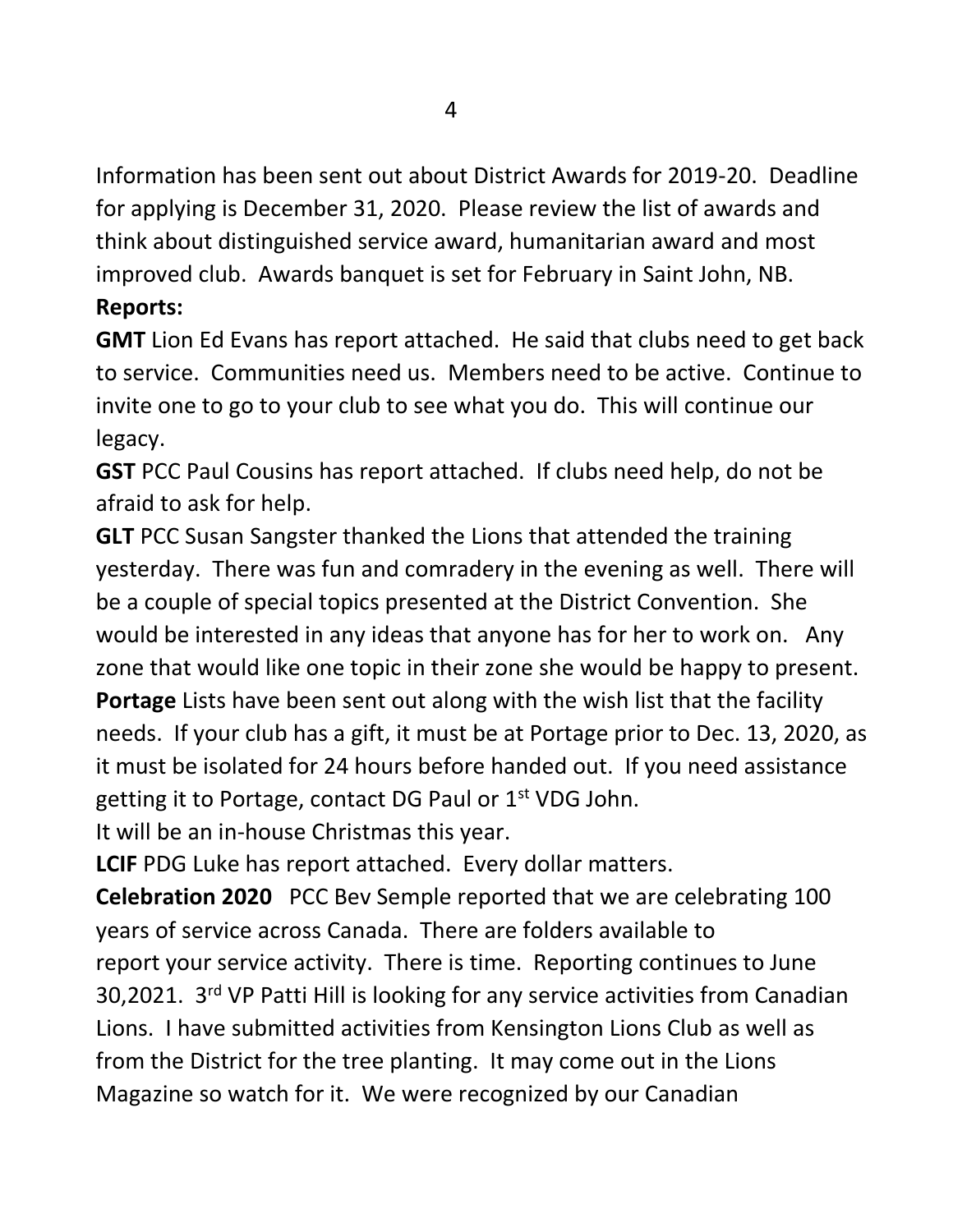International Director Allan Hunt at a Zoom Meeting. The folder is available on our district web.

**Lions Quest** Lion Lori Perley reported that there have been 2 virtual workshops done. She received positive comments from them. There are 6 more to come. Q Bears are on sale for \$20.00. No shipping if bought today. Clubs will be receiving a letter in the mail for fundraising. There also is a fundraiser of face masks with different themes and all funds go to Lions Quest. Contact Lion Lori if you have any questions.

Peace Poster 1<sup>st</sup> VDG John gave report for Lion Isabel Simpson. 3 schools participated with 179 from Hampton Middle School, 69 from Macdonald Consolidated Middle School and 9 from Belleisle Regional Middle School. Judging of the 3 posters was completed with the winners as follows—

1<sup>st</sup> place Lilian Giberson (Macdonald Consolidated Middle School)

2<sup>nd</sup> place Cara Taylor (Hampton Middle School)

 3 3<sup>rd</sup> place Logan Sherwood (Belleisle Regional Middle School) Winning poster will be mailed to CC Lloyd.

MDN Fall Conference is by zoom on November 20th, 21<sup>st</sup>. Link has been sent out.

**Eye-Glasses** Lion Doug Cook is collecting and sending to NL. Also, collecting hearing aids and CPack machines. Send no cases. Count your glasses and fill out form before sending.

**LFC** Money is still needed and there are restrictions. There are fundraising events happening. Expansion of the facility is under way. The next training will be for Ontario recipients as they can travel to facility for this next time. You can go to their web site to check out the Memorial Forest.

**MD Pins** They have arrived and for sale @ \$5.00.